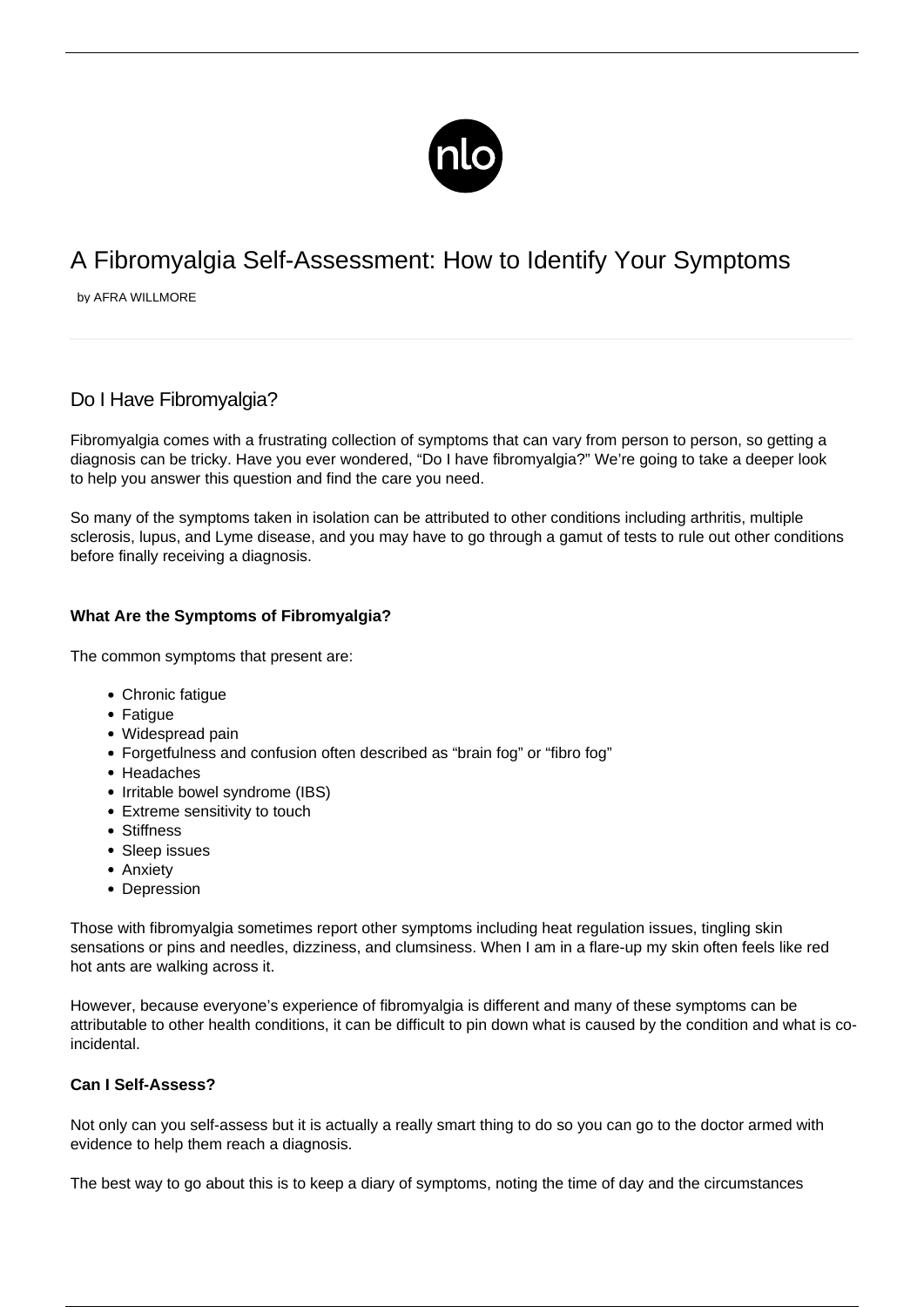preceding any symptoms. A pattern may emerge, showing you that getting cold after your weekly swim triggers pain and stiffness, or that sitting for long periods on chairs at home, the office, or in a vehicle leaves you unable to move easily. I found that my terrible habit of playing games on my mobile phone while on the toilet left me unable to stand up unaided!

You may find (as I did) that hormone changes around your period can affect your cognitive ability, increase pain across your body, and impact your energy levels above and beyond what you have become used to with premenstrual tension.

However, do not assume that all your symptoms are caused by fibromyalgia. Keep an open mind, listen to your doctor's opinion, and allow them to run any tests they may want to do to rule out potentially serious conditions. You might be right in the end but there is a process most doctors need to follow to cover all possibilities.

# **Fibromyalgia Risk Factors**

# **Gender**

Women are significantly more likely to develop fibromyalgia than men. One study states that [the split is 9:1](https://pubmed.ncbi.nlm.nih.gov/11286669/) and that women report more symptoms including common and morning fatigue, pain and bowel issues, and more tender points. The author concludes that, "The mechanisms of gender differences in these illnesses are not fully understood, but are likely to involve an interaction between biology, psychology, and sociocultural factors."

# **Family History**

Having a family history of fibromyalgia also makes people more likely to develop it. This can be tricky to establish though as the name "fibromyalgia" is relatively new, being coined in 1976. Previously it was called fibrositis but may also have been misdiagnosed as lumbago or arthritis or simply old age, especially if sufferers were selfdiagnosed.

# **Physical or Emotional Stress**

Many doctors believe that fibromyalgia can be triggered by a physically or emotionally traumatic event such as a car accident, emergency surgery, infection, or extreme stress.

# **My Experience**

Symptoms can appear very suddenly or slowly over a period of time. With my own experience, my symptoms manifested quite suddenly following the emergency caesarean birth of my sixth child.

Initially I assumed my pain, fatigue and confusion was caused by recovering from surgery added to the tiredness of looking after a new-born along with five other children. It took almost a year and repeated visits to the doctor to be diagnosed with the 18-point tender points test. It was eventually carried out by a consultant rheumatism specialist. This test is considered less reliable nowadays, but some practitioners still use it.

# **How Do I Go About Getting a Diagnosis?**

As I mentioned previously, keep a diary for at least two months noting symptoms and potential triggers. Be very specific about where any pain is felt and rate it out of 10, with 10 being the most intense pain you can bear. Make a note of any symptoms even if you do not actually attribute them to leading to a potential fibromyalgia diagnosis.

Next, book an appointment with your normal physician who may wish to refer you to a specialist. Be prepared for blood tests and a thorough physical exam.

There is a U.S. company offering FDA approved blood tests to diagnose fibromyalgia, which is open to people seeking a diagnosis across the globe. This may be covered by your U.S. medical insurance.